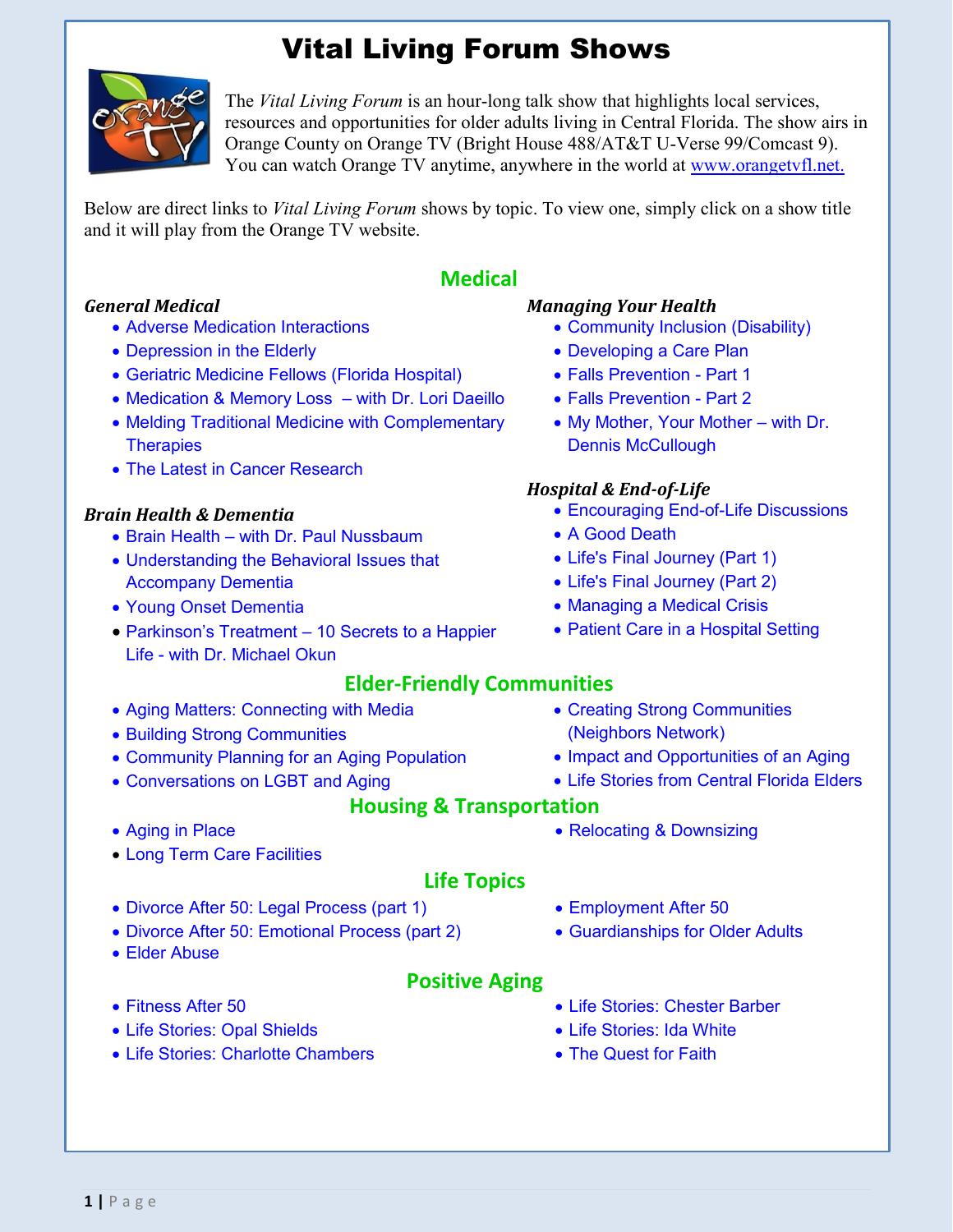# Active Lifestyles Magazine Shows

*Active Lifestyles Magazine* is a 5-minute interview with expert guests on topics of interest to ages 50+. The show airs in Orange County on Orange TV (Bright House 488/AT&T U-Verse 99/Comcast 9). You can watch this show anytime, anywhere in the world at [www.orangetvfl.net.](http://www.orangetvfl.net/)



Below are links to *Active Lifestyles Magazine* shows by topic. To view, simply click on the name of the show and it will play from the Orange TV website.

### **Active Aging**

#### *Exercise*

- [Gentle Yoga with Foot Exercises](http://www.orangetv1.net/active-lifestyles/gentle-yoga-video_759ca5be3.html)
- [Laughter Yoga](http://www.orangetv1.net/active-lifestyles/laughter-yoga-video_a390228a8.html)

### *Personal Enrichment*

- [Apps for Seniors](http://www.orangetvfl.net/watch.php?vid=7a6c2e87c)
- [Developing a Managed Care Plan](http://www.orangetv1.net/active-lifestyles/developing-a-managed-care-plan-video_70c653b74.html)
- [Elder Ambassador Program](http://www.orangetvfl.net/watch.php?vid=ddcdfef27)
- [Finding Meaning in Life](http://www.orangetv1.net/active-lifestyles/finding-meaning-in-life-video_dab138884.html)
- [Lifelong Learning Opportunities](http://www.orangetv1.net/active-lifestyles/lifelong-learning-opportunities-video_b47a4a02d.html)
- Smart [Phone Apps for Seniors](http://www.orangetv1.net/active-lifestyles/smart-phone-apps-for-seniors-video_2733829f2.html)
- [Stone Circle](http://www.orangetvfl.net/watch.php?vid=4ec1ecfd3)
- [Technology for Seniors](http://www.orangetvfl.net/watch.php?vid=10fdc5181)
- [Volunteering for ITN Orlando](http://www.orangetv1.net/active-lifestyles/itn-orlando-volunteer-video_00af8a2c0.html)
- [Women Reinventing Themselves](http://www.orangetv1.net/active-lifestyles/reinvent-yourself-video_1ef5e611c.html)
- [Writing Your Life Story](http://www.orangetv1.net/active-lifestyles/learn-how-to-write-your-life-video_ddbddbd65.html)

### **Care Management**

- [Enrich Your Caregiving Journey](http://www.orangetv1.net/active-lifestyles/enrich-your-caregiving-journey-video_b53f9d959.html)
- [Home Companion Services](http://www.orangetv1.net/active-lifestyles/selecting-a-home-companion-video_5fc44799f.html)
- [How Do Caregivers Learn to Give Care](http://www.orangetv1.net/active-lifestyles/how-caregivers-learn-to-give-care-video_005c43e35.html)
- [Non-Verbal Communication Cues](http://www.orangetv1.net/active-lifestyles/non-verbal-communication-video_b6cbdf67d.html)

### **Conversations**

- [Compassionate Friends](http://www.orangetv1.net/active-lifestyles/the-compassionate-friends-video_d84551a1e.html)
- [Discussing Taboo Topics](http://www.orangetv1.net/active-lifestyles/discussing-taboo-topics-video_59f49707e.html)
- Reaching Out to a Friend Who Has Lost a Loved One
- [Loss of a Pet and Pet Cemeteries](http://www.orangetv1.net/active-lifestyles/dealing-with-the-loss-of-a-pet-video_040fb8b12.html)

### **Legal & Financial**

- [Disability Insurance Policies](http://www.orangetv1.net/active-lifestyles/disability-insurance-policies-video_c1d465058.html)
- [Final Tax Legislation –](http://www.orangetv1.net/active-lifestyles/final-tax-legislation-video_b03e2ded3.html) What Does this Mean to Me
- Investing in today's low interest rate environment
- Is there a need for life insurance when I retire?

### **Legal & Financial** *(continued)*

- Leaving a Legacy for Your Pet
- [Long-Term Care Policies](http://www.orangetv1.net/active-lifestyles/long-term-care-policies-video_22f2570e1.html)
- [Medicaid Asset Protection Trusts](http://www.orangetv1.net/active-lifestyles/medicaid-asset-protection-trusts-video_4cc14bcda.html)
- [Myths About Retirement Distribution](http://www.orangetv1.net/active-lifestyles/retirement-distribution-planning-video_75db4cf61.html)  Planning
- [Obtaining Custody of Grandchildren](http://www.orangetv1.net/active-lifestyles/helping-grandparents-obtain-custody-of-their-grandchildren-video_ee3b84463.html)
- Reducing Out-of-Pocket Medical **Expenses**
- [Special Needs Populations](http://www.orangetv1.net/active-lifestyles/special-needs-population-video_1b75dca7f.html)
- [What to Know About Your Parents'](http://www.orangetv1.net/active-lifestyles/your-parents-finances-video_825b3e13d.html)  **Finances**
- [Warning Signs That Parents' Finances are](http://www.orangetv1.net/active-lifestyles/are-your-parent-video_1c368376b.html)  **Off Track**
- [What is Guardianship?](http://www.orangetvfl.net/watch.php?vid=8180fb96d)
- [Special Needs Populations](http://www.orangetv1.net/active-lifestyles/special-needs-population-video_1b75dca7f.html)
- [What to Know About Your Parents'](http://www.orangetv1.net/active-lifestyles/your-parents-finances-video_825b3e13d.html)  **Finances**
- [Warning Signs That Parents' Finances are](http://www.orangetv1.net/active-lifestyles/are-your-parent-video_1c368376b.html)  **Off Track**
- [What is Guardianship](http://www.orangetvfl.net/watch.php?vid=8180fb96d)

### **Medical**

#### *Brain Health & Dementia*

- [Alzheimer Research \(2010\)](http://www.orangetv1.net/active-lifestyles/new-alzheimers-research-video_ea22e54f3.html)
- [Alzheimer Research \(2012\)](http://www.orangetv1.net/active-lifestyles/new-alzheimer-video_5cc3613f2.html)
- [Dangerous Behaviors in Dementia](http://www.orangetvfl.net/watch.php?vid=4a49d8b8c)  **Patients**
- [Different Types of Dementia](http://www.orangetv1.net/active-lifestyles/types-of-dementia-video_2adee1751.html)
- Feeding Tubes in Patients with Advanced **Dementia**
- [Florida Brain Bank](http://www.orangetv1.net/active-lifestyles/florida-brain-bank-video_c1d43452c.html)
- [Memory Testing](http://www.orangetv1.net/active-lifestyles/memory-testing-video_41070499f.html)
- [Mild Cognitive Impairment \(Worried Well\)](http://www.orangetv1.net/active-lifestyles/mild-cognitive-impairment-video_2f5e045a7.html)
- [Wandering in Dementia](http://www.orangetv1.net/active-lifestyles/wandering-in-dementia-video_fb7b59f35.html)
- [What is Delirium?](http://www.orangetv1.net/active-lifestyles/delirium-video_33189747a.html)

*(Continued on next page)*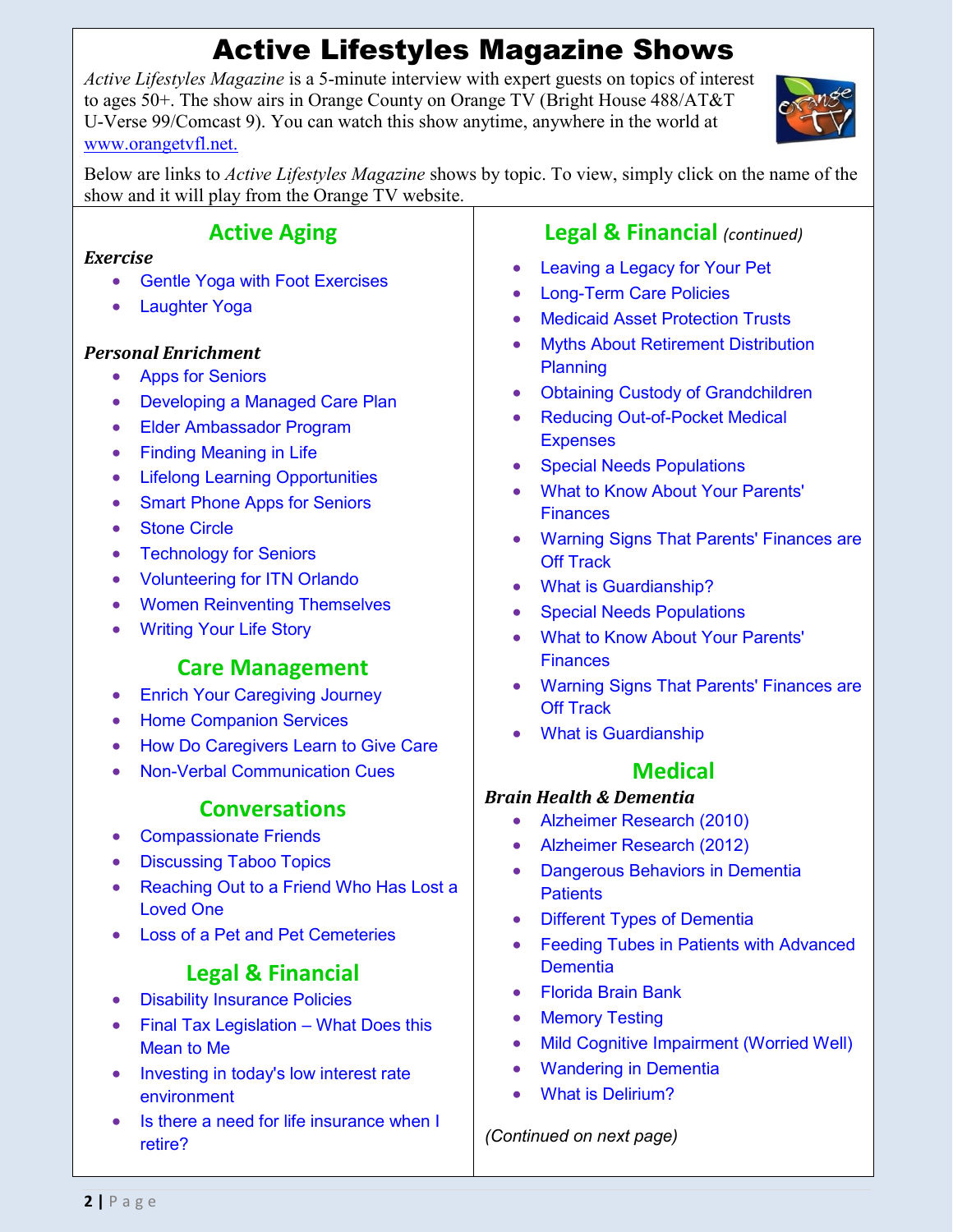### Active Lifestyles Magazine Shows (cont.)

Below are *Active Lifestyles Magazine* shows by topic. To view, simply click on the show title and it will play from the Orange TV website.



| <b>Medical</b>                                                                                                                                                                                                                                                                                                                                                                                                                                                                                                                                                                                                                                                                                                                                                               |                                                                                                                                                                                                                                                                                                                                                                                                                                                                                                                                                                                                                                                                                                                                                                                                                                                                                                                                                                                |
|------------------------------------------------------------------------------------------------------------------------------------------------------------------------------------------------------------------------------------------------------------------------------------------------------------------------------------------------------------------------------------------------------------------------------------------------------------------------------------------------------------------------------------------------------------------------------------------------------------------------------------------------------------------------------------------------------------------------------------------------------------------------------|--------------------------------------------------------------------------------------------------------------------------------------------------------------------------------------------------------------------------------------------------------------------------------------------------------------------------------------------------------------------------------------------------------------------------------------------------------------------------------------------------------------------------------------------------------------------------------------------------------------------------------------------------------------------------------------------------------------------------------------------------------------------------------------------------------------------------------------------------------------------------------------------------------------------------------------------------------------------------------|
| <b>Diseases &amp; Illnesses</b><br><b>Deep Vein Thrombosis</b><br>$\bullet$<br><b>Depression</b><br>$\bullet$<br><b>Diverticular Disease</b><br><b>Gout 101</b><br><b>Hypertension in the Elderly</b><br>$\bullet$<br><b>Normal Pressure Hydrocephalus</b><br>$\bullet$<br>Osteoporosis, Management of<br>$\bullet$<br>Osteoporosis, Prevention of<br>$\bullet$<br><b>Parkinson's - Benefits of Dance</b><br><b>Peripheral Artery Disease</b><br><b>STDs in Older Adults</b>                                                                                                                                                                                                                                                                                                 | <b>Major Medical (cont.)</b><br><b>Medical Emergencies</b><br><b>Post-Op Recover Tips</b><br><b>Preventing Readmission to Hospital</b><br>$\bullet$<br><b>Reducing Burden of Heath Care System</b><br>$\bullet$<br>on Elders<br><b>Resistant Bacteria- aka "Super Bugs"</b><br>$\bullet$<br><b>Buying Medical Equipment</b><br>$\bullet$<br><b>Competitive Bids for Medical Supplies</b><br>$\bullet$<br><b>Compression Stockings</b><br>$\bullet$<br><b>Medication Management</b><br><b>Flu Shots</b>                                                                                                                                                                                                                                                                                                                                                                                                                                                                         |
| <b>End of Life</b><br>Do Not Resuscitate (DNRs) Orders<br><b>Five Wishes</b><br>$\bullet$<br><b>In-Patient Hospice Wing</b><br>$\bullet$<br><b>Palliative Care &amp; Hospice Services-</b><br>common myths<br><b>Health Conditions</b><br>Aging Changes in Bones, Muscles, Joints<br>$\bullet$<br>Aging Changes in the Lungs<br>$\bullet$<br><b>Benign Paroxysmal Positional Vertigo</b><br><b>Cataracts</b><br><b>Charles Bonnet Syndrome &amp; Other</b><br>(Benign) Hallucinations<br><b>Cold Hands and Feet</b><br><b>Dizziness</b><br>$\bullet$<br><b>Easy Bruising in the Elderly</b><br><b>Frailty in the Elderly</b><br><b>Spider Veins</b><br><b>Sun Downing</b><br><b>Tinnitus</b><br>Urinary Tract Infections in the Elderly<br>$\bullet$<br><b>Major Medical</b> | How Safe are Drugs that Inhibit Stomach<br><b>Acid</b><br><b>Medication Management for Older Adults</b><br>$\bullet$<br><b>Nursing Home Medications</b><br>$\bullet$<br><b>Preventative Care</b><br>Dental Care for the Long Term Care<br>$\bullet$<br><b>Patient</b><br><b>Exercises to Reduce Back Pain</b><br>How to Communicate with Your Doctor<br>$\bullet$<br><b>How to Determine Which Tests You</b><br>$\bullet$<br><b>Should Run</b><br><b>Medicare Annual Election Process</b><br>$\bullet$<br><b>Physical Therapist, Selection of</b><br><b>Physical Therapy - Medicare Benefits</b><br><b>Preventing Medical Errors</b><br>$\bullet$<br><b>Taking Care of My Health Program</b><br>$\bullet$<br><b>What Your Mouth Can Tell You About</b><br>$\bullet$<br><b>Your Health</b><br><b>Your Immune System</b><br><b>Putting Your Thoughts to Rest So You</b><br><b>Can Sleep</b><br><b>Restless Leg Syndrome &amp; Related Sleep</b><br>$\bullet$<br><b>Disorders</b> |
| <b>Bed Sores (aka: Pressure Sores)</b><br>$\bullet$<br><b>Joint Replacement Surgery</b><br>$\bullet$<br><b>Mature Mind Clinic</b><br>$\bullet$                                                                                                                                                                                                                                                                                                                                                                                                                                                                                                                                                                                                                               | <b>Sleep Apnea</b><br>(Continued on next page)                                                                                                                                                                                                                                                                                                                                                                                                                                                                                                                                                                                                                                                                                                                                                                                                                                                                                                                                 |